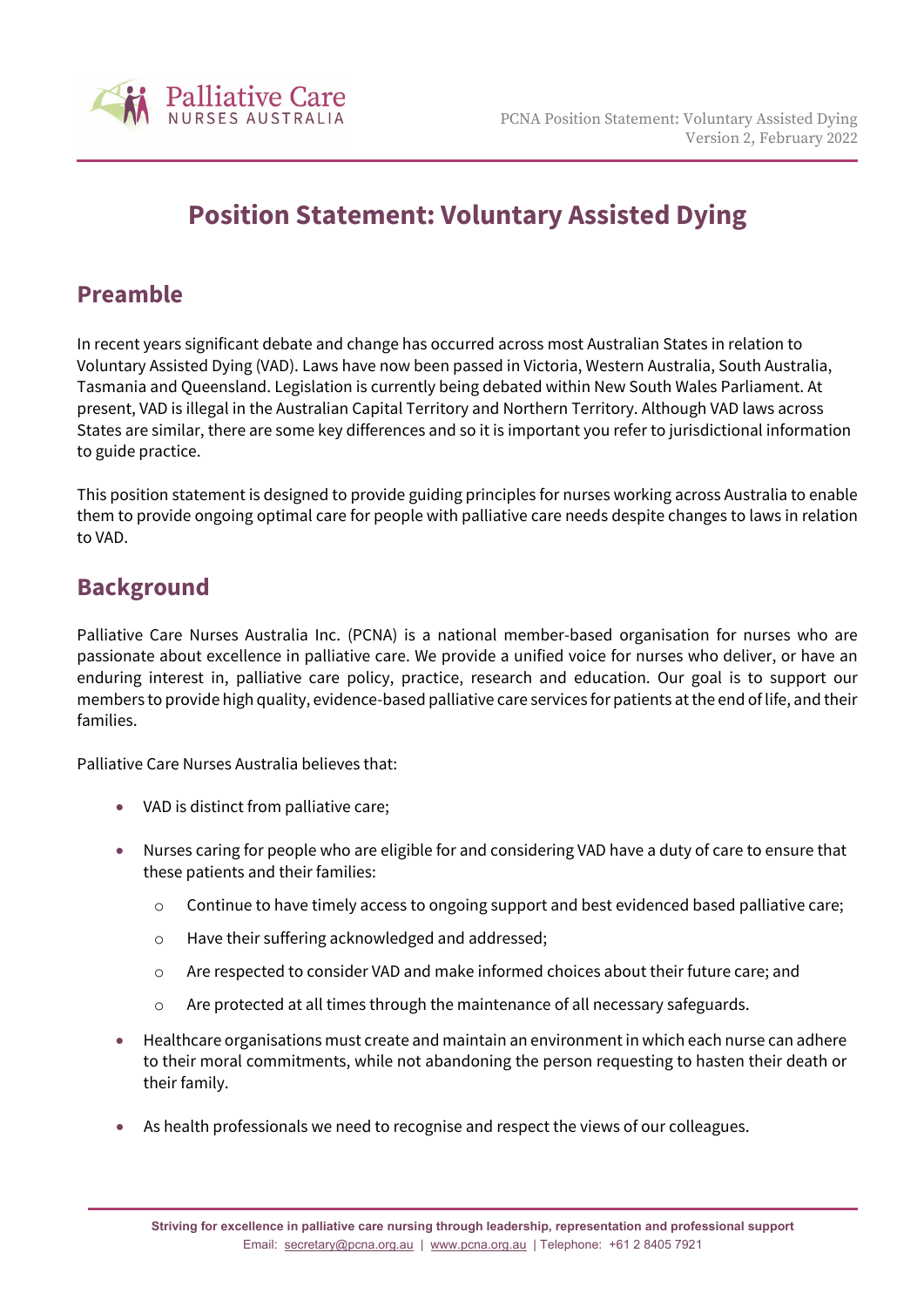

#### **Background** (Cont'd)

- Optimal palliative care nursing involves:
	- o advocating for and ensuring all Australians requiring palliative care have access in accordance with their needs and wishes;
	- o comprehensive assessment and evidence-based management of the physical, psychological, socio-cultural and spiritual needs of the person and their family;
	- o discussing and supporting a person's choice to withhold or withdraw treatments where the potential harm outweighs possible benefit, or it is against the person's expressed wishes;
	- o considering the complex and multi-dimensional nature of suffering, and acting to prevent and alleviate it where possible using the best available evidence and interdisciplinary advice and support;
	- o respectfully and compassionately acknowledging a person's desire or requests to hasten death in the context of a life limiting illness. This includes seeking to understand the origins of the request, and acknowledging that for a small proportion of people, pain, distress and/or suffering can persist despite the provision of best palliative care;
	- responding to a person's request to hasten death in accordance with:
		- **the law and one's conscience**
		- $\blacksquare$  professional codes of conduct
		- ethical health care principles
		- best available evidence
		- the unique needs of the person and their family
	- $\circ$  non-abandonment of the person requesting to hasten their death and/or their family; and
	- $\circ$  fostering informed and respectful communication with patients, their families, other health care professionals and the wider community about death, dying, end of life care, and VAD.

## **Definitions**

**Palliative Care** as defined by the World Health Organization (2021) '*is an approach that improves the quality of life of patients (adults and children) and their families who are facing problems associated with life-threatening illness. It prevents and relieves suffering through the early identification, correct assessment and treatment of pain and other problems, whether physical, psychosocial or spiritual.'* [https://www.who.int/news-room/fact](https://www.who.int/news-room/fact-sheets/detail/palliative-care)[sheets/detail/palliative-care](https://www.who.int/news-room/fact-sheets/detail/palliative-care) 

**Voluntary Assisted Dying** as defined by the national program, End of Life Law for Clinicians (2022) states that: '*Voluntary assisted dying (VAD) refers to the assistance provided to a person by a health practitioner to end their life. It includes:*

• *'self-administration', where the person takes the VAD medication themselves (this is sometimes called physician-assisted suicide or dying), and*